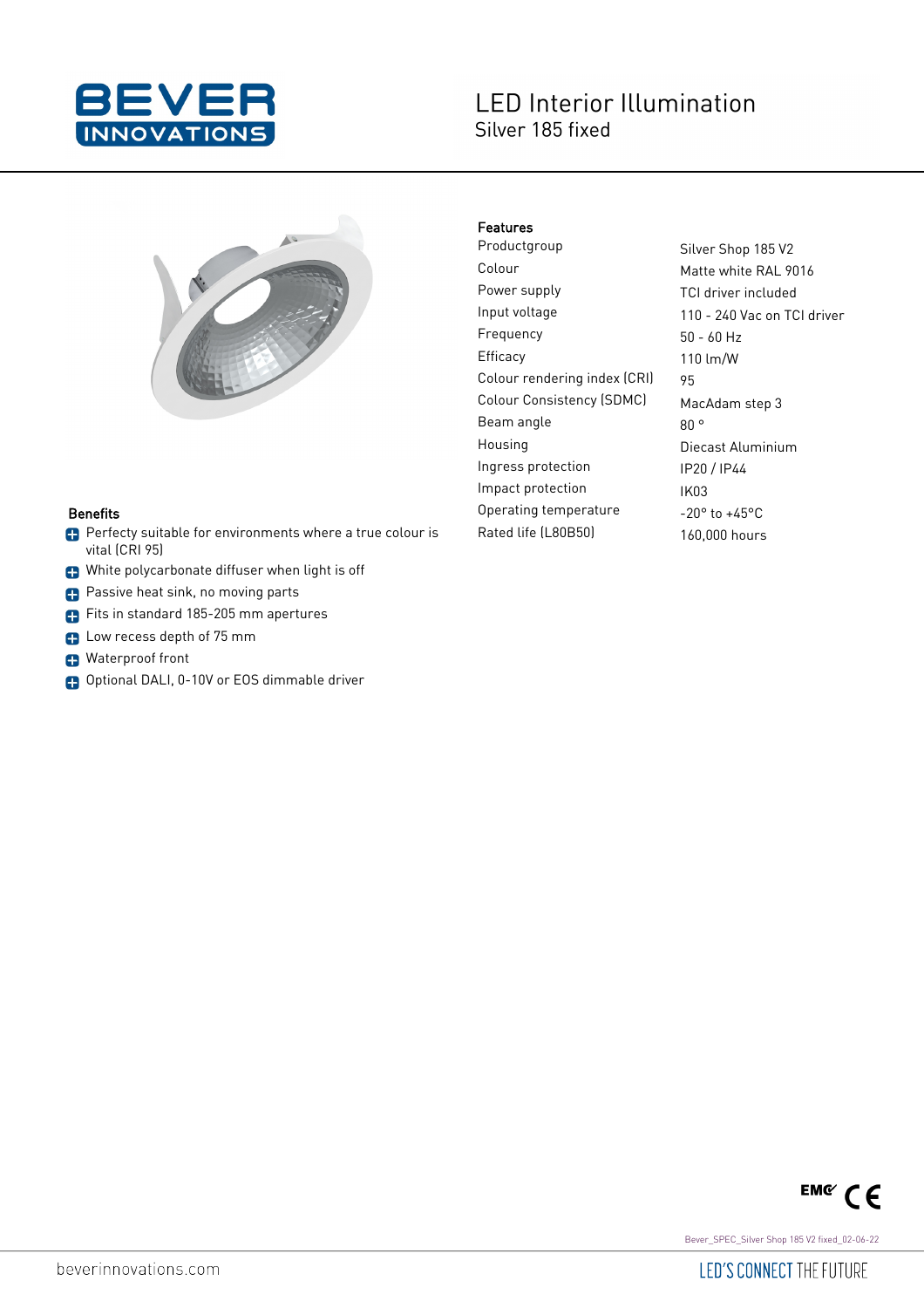

#### Accessoires

14239 Interior. Correction ring - Silver 185 - 290x185